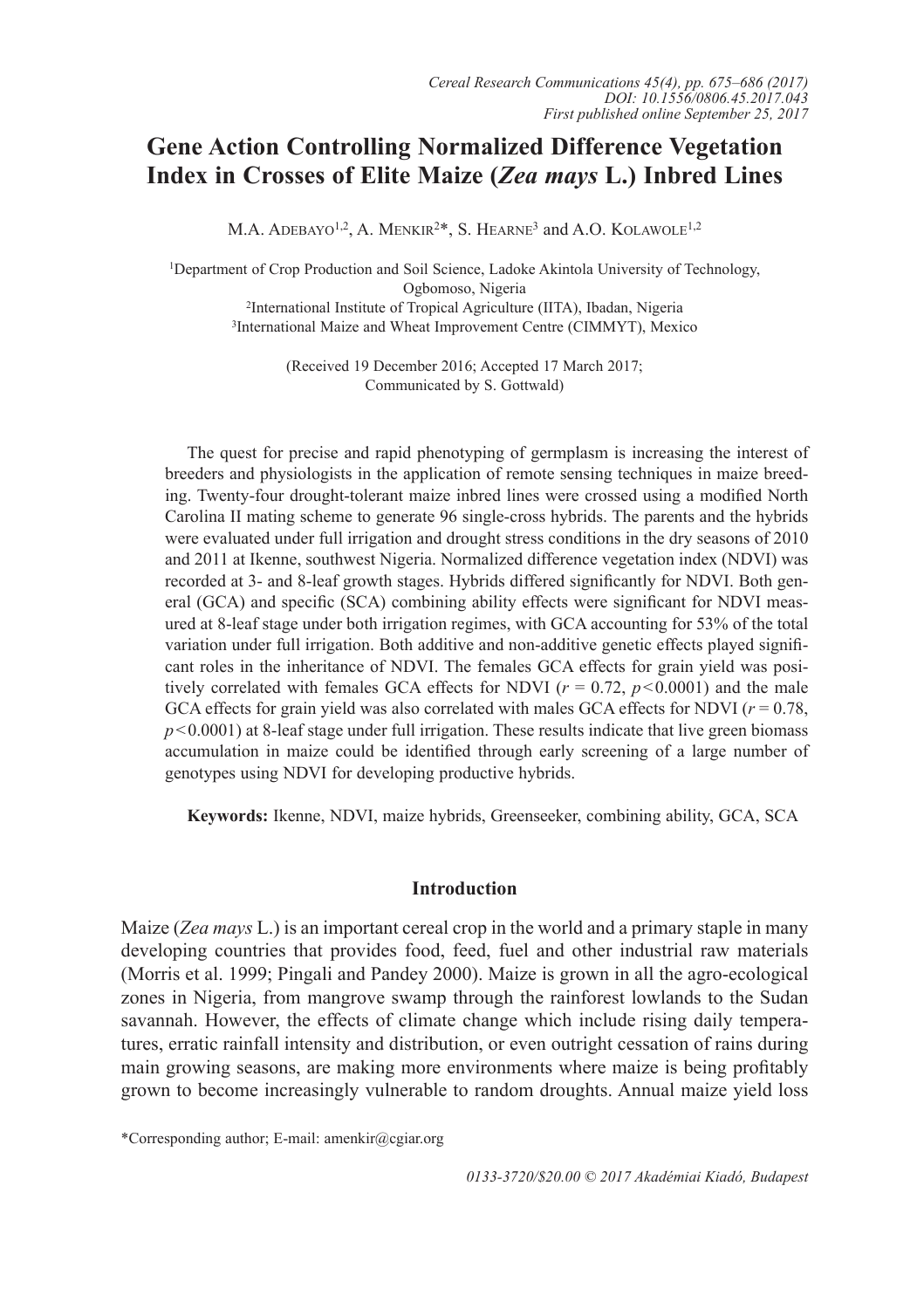occasioned by drought stress is estimated at 50% in West and Central Africa (Edmeades et al. 1995) and could be above 70% where the drought is severe and when it coincides with flowering phase in maize (Adebayo et al. 2014a). The urgency associated with tackling the rising incidence of incessant drought and its attendant consequence of huge yield loss has constrained maize breeders and physiologists to intensify efforts at adopting remote sensing devices for rapid and precise phenotyping of early breeding materials.

Remote sensing techniques have been used to estimate various crop parameters because they provide quantitative data on measured variables promptly, inexpensively and in a non-destructive manner (Price and Bausch 1995; Koller and Upadhyaya 2005; Araus et al. 2010). The use of a handheld spectroradiometer (GreenSeeker™; NTech Industries, Ukiah, CA, USA, 2007) to assay NDVI is fast gaining prominence in maize breeding (Rouse et al. 1973; Deering 1978; Araus et al. 2010). The NDVI exploits the differential reflectance properties of crop canopy in the red and near-infrared bands, and is adjudged to be a useful spectroradiometric index for the global parameterization of vegetation-related processes because it furnishes data on canopy attributes (Koller and Upadhyaya 2005), making its application in precision phenotyping attractive. It is an index of a crop's accumulated live green biomass, or a fraction of absorbed photosynthetically active radiation (Araus et al. 2001; Reynolds et al. 2001). NDVI has been reported to be closely linked with leaf area, making it the most extensively adopted remote sensing attribute for monitoring crop productivity (Xijie 2013). The suitability of the NDVI for predicting biomass accumulation underscores its relevance as a driving force for achieving high crop productivity because high biomass accumulation has been closely connected with high yielding crop genotypes in previous studies (Teal et al. 2006; Adebayo et al. 2014b).

Early biomass in winter wheat (*Triticum eastivum* L.) and durum wheat (*Triticum turgidum* L.) as well as grain yield in soybean (*Glycine max* L.) have been predicted with NDVI values (Elliott and Regan 1993; Aparicio et al. 2000; Raun et al. 2001). More recent studies considered the use of NDVI for predicting grain yield potential in maize (Teal et al. 2006), sugarcane (Lofton et al. 2012), and rice at heading stage (Liu et al. 2015), stay-green effect in spring wheat (Lopes and Reynolds 2012), biomass and N content in durum wheat (Cabrera-Bosquet et al. 2011), and grassland vegetation cover in dairy farms (Bastidas et al. 2016). High broad-sense heritability values for NDVI and high genotypic correlations between NDVI and grain yield were reported in spring wheat (El-Hendawy et al. 2015) and winter wheat (Gizaw et al. 2016a, 2016b). Several studies in maize found that plant height, biomass and grain yield were correlated with the NDVI (Cabrera-Bosquet et al. 2011; Lu et al. 2012; Adebayo et al. 2014b). The use of NDVI as an efficient secondary trait for rapid phenotyping of maize germplasm for drought tolerance particularly at vegetative stage has been reported (Lu et al. 2012). Romano et al. (2011) reported that an increase of water stress resulted in a reduction in leaf chlorophyll, as well as an increase in leaf senescence and biomass reduction as confirmed by NDVI. Modern breeding techniques have investigated the usefulness of the NDVI as an alternative approach for visual assessment of spot blotch disease in wheat (Kumar et al. 2016), and for mapping four QTLs for NDVI in three populations of barley (Obsa et al. 2016).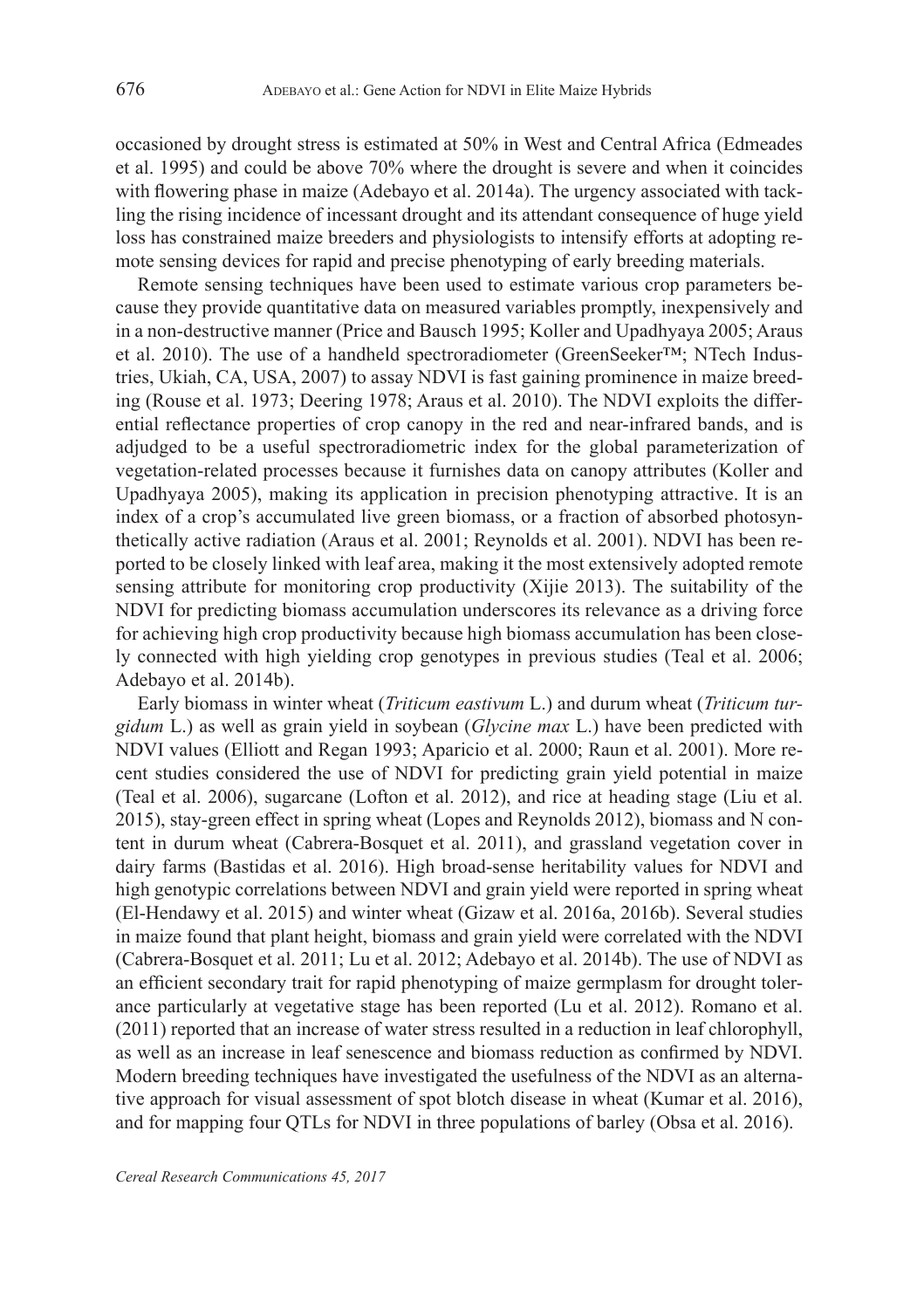In spite of the growing interest in precision phenotyping using NDVI, no study has examined the genetic control of NDVI in maize. Although strong relationships have been reported between grain yield and NDVI values of testcross maize hybrids developed from a common drought-tolerant maize germplasm under both full irrigation and drought stress conditions (Adebayo et al. 2014b), the contributions of the genetic components to the relationships have also not been investigated. This study was, therefore, conducted (i) to determine the gene action controlling NDVI in crosses of drought-tolerant maize inbred lines, and (ii) to assess the association between the genetic components of NDVI and grain yield under full irrigation and drought stress conditions

## **Materials and Methods**

## *Germplasm*

Twenty-four elite drought-tolerant maize inbred lines, twelve each from CIMMYT and IITA were selected for this study. The 24 lines were chosen form 48 genetically diverse lines previously genotyped with microsatellite markers (Adebayo et al. 2015). The lines were divided into six groups, each with four lines, and were crossed according to a North Carolina Design (NCD) II mating scheme to generate 96 single-cross hybrids. The pedigree information of the 24 inbred lines and details of hybridization processes can be found in Adebayo et al. (2014a).

## *Field evaluation and management*

A trial composed of 96 single-crosses plus four hybrid checks was evaluated in a  $10\times10$ triple lattices with three replications under full irrigation and drought stress conditions in the dry seasons of 2010 and 2011 at Ikenne (6°54'N, 3°42'E, altitude 60 m) in the rainforest of southwestern Nigeria. Details of simulation of drought stress and field maintenance of experiments can be found in Adebayo et al. (2014a). The 24 parents of the hybrids were also evaluated for *per se* grain yield performance in separate trials under both full irrigation and drought stress conditions. Hybrids and checks were planted in 4-m row plots spaced 0.75 m apart with 0.50 m spacing between plants within each row. Three seeds were sown per hill and later thinned to two plants per stand after emergence to attain a population density of 53,333 plants ha–1. A compound fertilizer was applied at the rates of 60 kg N, 60 kg P, and 60 kg K ha<sup>-1</sup> at the time of sowing. An additional 60 kg ha<sup>-1</sup> N was applied in the form of urea as top dressing four weeks later. Gramoxone and Primextra were applied at 5.0 l ha<sup>-1</sup> each of paraquat and atrazine to control weeds. Subsequently, manual weeding was done to keep the trial weed-free.

## *Data collection*

Normalized difference vegetation index (NDVI) was assayed on the hybrids trials at 3-leaf (two weeks after planting, 2WAP) and 8-leaf (4WAP) growth stages with the GreenSeeker™ Handheld Optical Sensor Unit (NTech Industries, Ukiah, CA, USA). The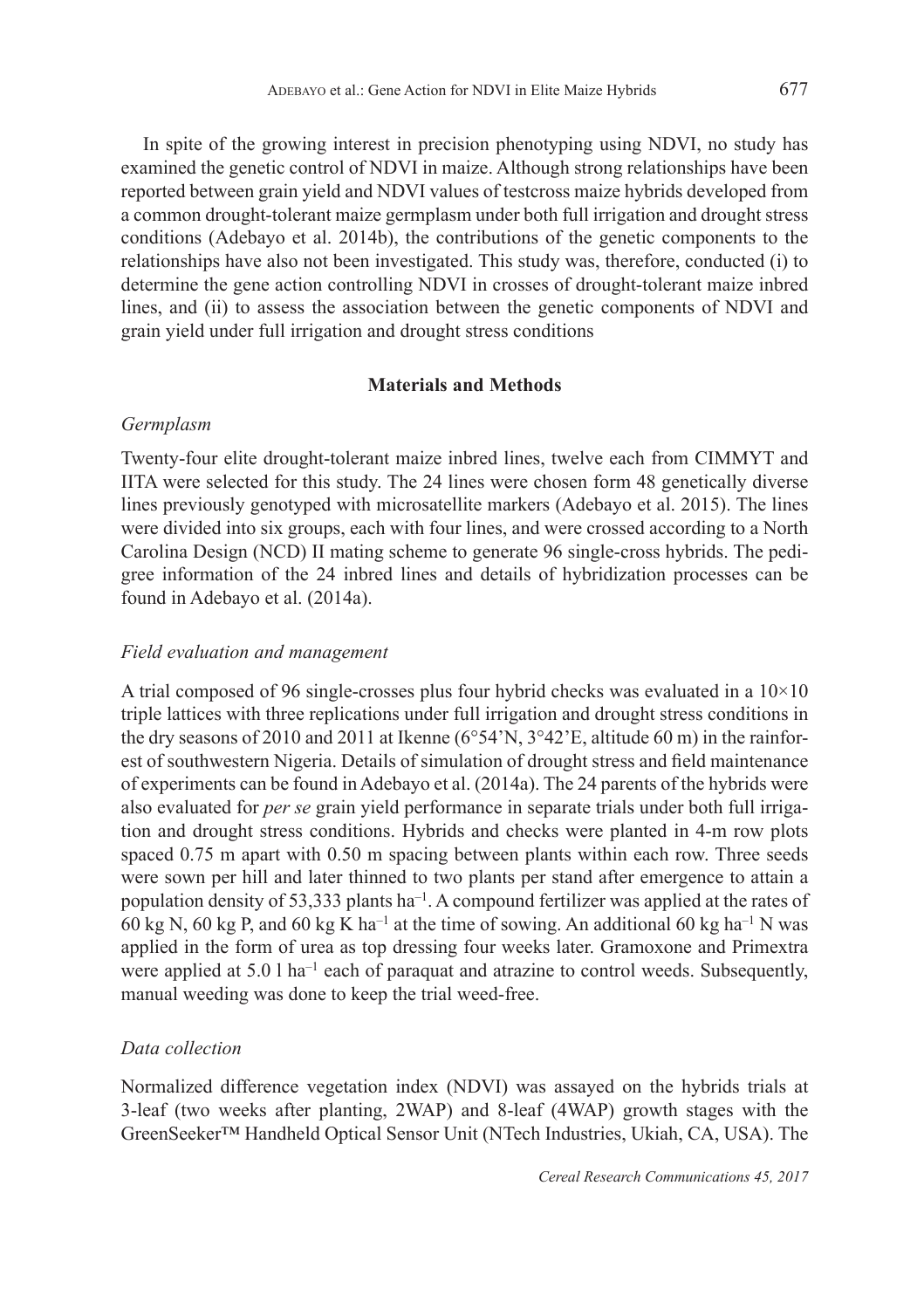readings were taken according to the procedures described in details by Adebayo et al. (2014b). The sensor head was held approximately 60 cm above and perpendicular to the canopy. Travel velocity through the 4-m row was at slow walking speed, enabling more than 15 NDVI measurements per row to be measured. The index was calculated as follows:

$$
NDVI = \frac{(\lambda NIR - \lambda R)}{(\lambda NIR + \lambda R)}
$$

where  $\lambda$ *NIR* is the fraction emitted near infrared radiation returned from the sensed area (reflectance) and  $\lambda N$  is the fraction emitted near red radiation returned from the sensed area (reflectance).

Data recorded on plot basis on grain yield of hybrids and agronomic traits were earlier reported in Adebayo et al. (2014a). Only grain yields of the parental lines under full irrigation were presented in this report (the intensity of the stress imposed resulted in the death of most parental lines before flowering under simulated drought stress condition). Grain yield for each plot, measured in kg ha<sup>-1</sup> and adjusted to 15% moisture content, was extrapolated from grain weight and percent moisture content.

#### *Data analyses*

Separate analyses of variance (ANOVAs) were performed for NDVI measured at 3- and 8-leaf growth stages under each of full irrigation and drought stress in the dry season experiments of 2010 and 2011 to generate entry means adjusted for block effects according to the α-lattice design. Replications, years and incomplete blocks were considered as random effects while experimental hybrids were considered fixed effects. ANOVA was then conducted for the 96 single-cross hybrids according to the NCD II (Comstock and Robinson 1948) with hybrids nested within sets over the two years. The variation among hybrids was partitioned into that due to male and female parents within sets and interaction between female and male parents pooled across sets. General combining ability (GCA) effects of both male and female parents were estimated for each line, and specific combining ability (SCA) effects were estimated as the interaction between parents. Significance of each effect was tested using the mean squares for their respective interaction with year. The mean squares due to  $GCA \times year$  within sets and  $SCA \times year$  within sets were tested for significance using the pooled error mean squares. All analyses were performed with PROC GLM in SAS (SAS Institute 2009) using a RANDOM statement with TEST option. The main effects of females (sets) and males (sets) represent the estimates of GCA effect, and females × males (sets) interaction represents the estimate of SCA (Hallauer and Miranda-Fo 1988). The proportional contributions of females GCA, males GCA, and SCA to the sum of squares of crosses were calculated as the ratio between the sum of squares of each component and the cross sum of squares. Line  $\times$  tester analysis was calculated for NDVI\_1 and NDVI\_2 using the adjusted means after the check entries were omitted based on a method described by Kempthorne (1957). Significance of estimates of GCA and SCA effects was tested using Student's *t*-test. Pearson's correlation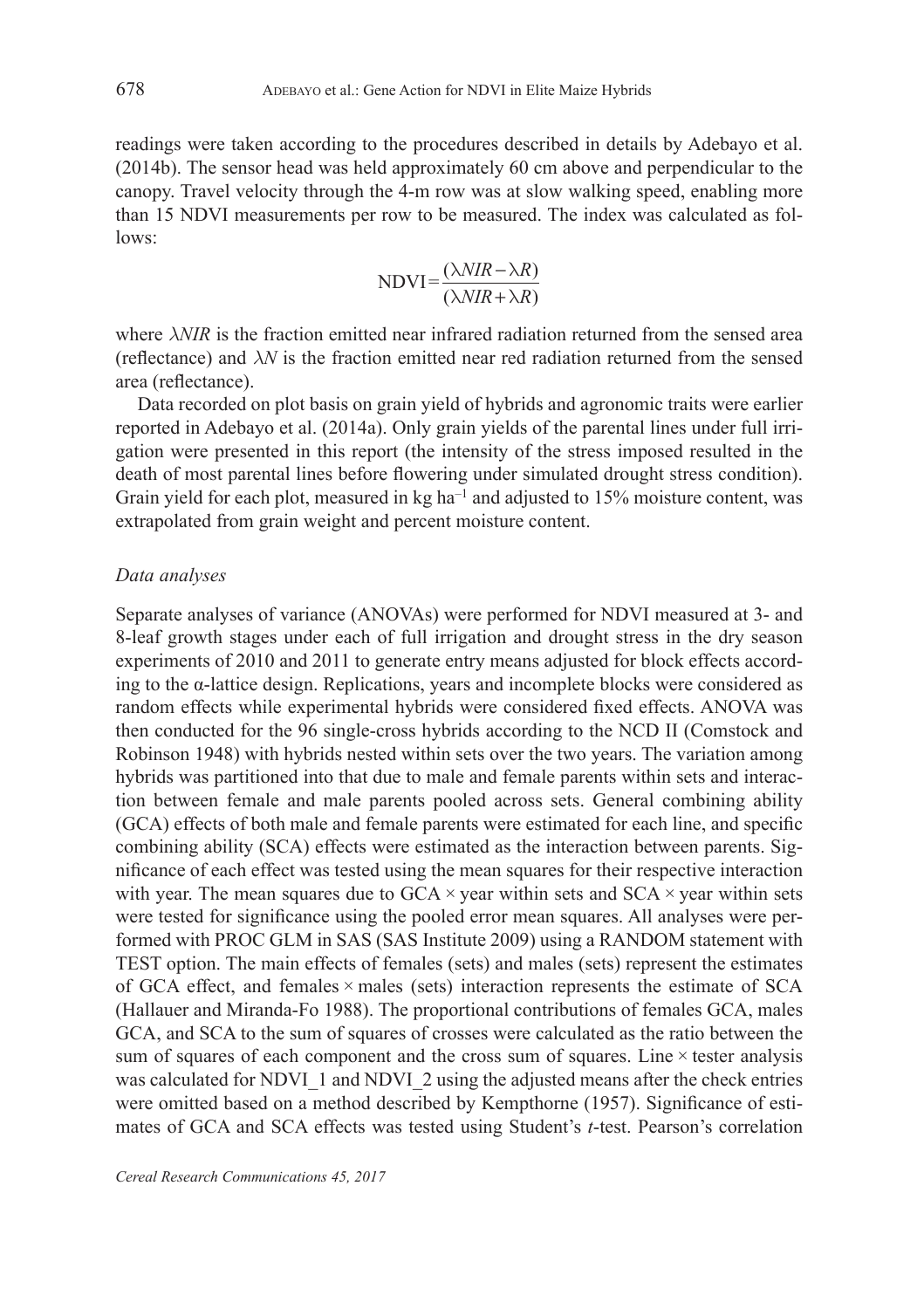analysis was conducted between pairs of females and males GCA effects for NDVI\_1 and NDVI\_2 computed in this report and those of grain yield of the same set of maize hybrids under full irrigation and drought stress earlier reported in Adebayo et al. (2014a) using PROC CORR in SAS (SAS Institute 2009).

### **Results**

Results of analysis of variance combined over two years for NDVI\_1 and NDVI\_2 under both full irrigation and drought stress are presented in Table 1. Year and hybrids (sets) were significant sources of variation for NDVI\_1 and NDVI\_2 under full irrigation and drought stress conditions (Table 1). Under full irrigation, significant variation was observed for females (sets) $\times$  year interaction for NDVI 1 whereas males (sets), and females $\times$  males (sets) interaction were significant sources of variation for NDVI 2 (Table 1). Under drought stress, males (sets), and females  $\times$  males (sets) $\times$ *year interaction* 

*Table 1*. Mean squares of NDVI from the combined analyses of variance for the 96 single-cross hybrids and four checks evaluated under full irrigation and drought stress at Ikenne in Nigeria in the dry seasons of 2010 and 2011

| Source of variation         | Df | NDVI at 3-leaf stage | NDVI at 8-leaf stage |  |  |  |  |
|-----------------------------|----|----------------------|----------------------|--|--|--|--|
| Full-irrigation environment |    |                      |                      |  |  |  |  |
| Year                        | 1  | $0.5***$             | $3.7**$              |  |  |  |  |
| Sets                        | 5  | 0.003                | $0.1*$               |  |  |  |  |
| Hybrids (Sets)              | 99 | $91***$              | $15.5***$            |  |  |  |  |
| Females (Sets)              | 18 | 0.001                | 0.01                 |  |  |  |  |
| Males (Sets)                | 18 | 0.0004               | $0.02**$             |  |  |  |  |
| Females×Males (Sets)        | 54 | 0.0004               | $0.01*$              |  |  |  |  |
| Females (Sets)×Year         | 18 | $0.001**$            | 0.01                 |  |  |  |  |
| Males (Sets)×Year           | 18 | 0.0002               | 0.004                |  |  |  |  |
| Females×Males (Sets)×Year   | 54 | 0.0003               | 0.004                |  |  |  |  |
| Drought stress environment  |    |                      |                      |  |  |  |  |
| Year                        | 1  | $0.3**$              | $0.6*$               |  |  |  |  |
| Sets                        | 5  | 0.001                | $0.1**$              |  |  |  |  |
| Hybrids (Sets)              | 99 | $9.2*$               | $30.1***$            |  |  |  |  |
| Females (Sets)              | 18 | 0.0003               | $0.02*$              |  |  |  |  |
| Males (Sets)                | 18 | $0.001*$             | 0.02                 |  |  |  |  |
| Females×Males (Sets)        | 54 | 0.0005               | $0.01*$              |  |  |  |  |
| Females (Sets)×Year         | 18 | 0.0003               | 0.01                 |  |  |  |  |
| Males (Sets)×Year           | 18 | 0.0004               | $0.01**$             |  |  |  |  |
| Females×Males (Sets)×Year   | 54 | $0.001*$             | 0.004                |  |  |  |  |

\*,\*\*\*\*: significantly different from zero at  $p \le 0.05$ , 0.01, and 0.001, respectively.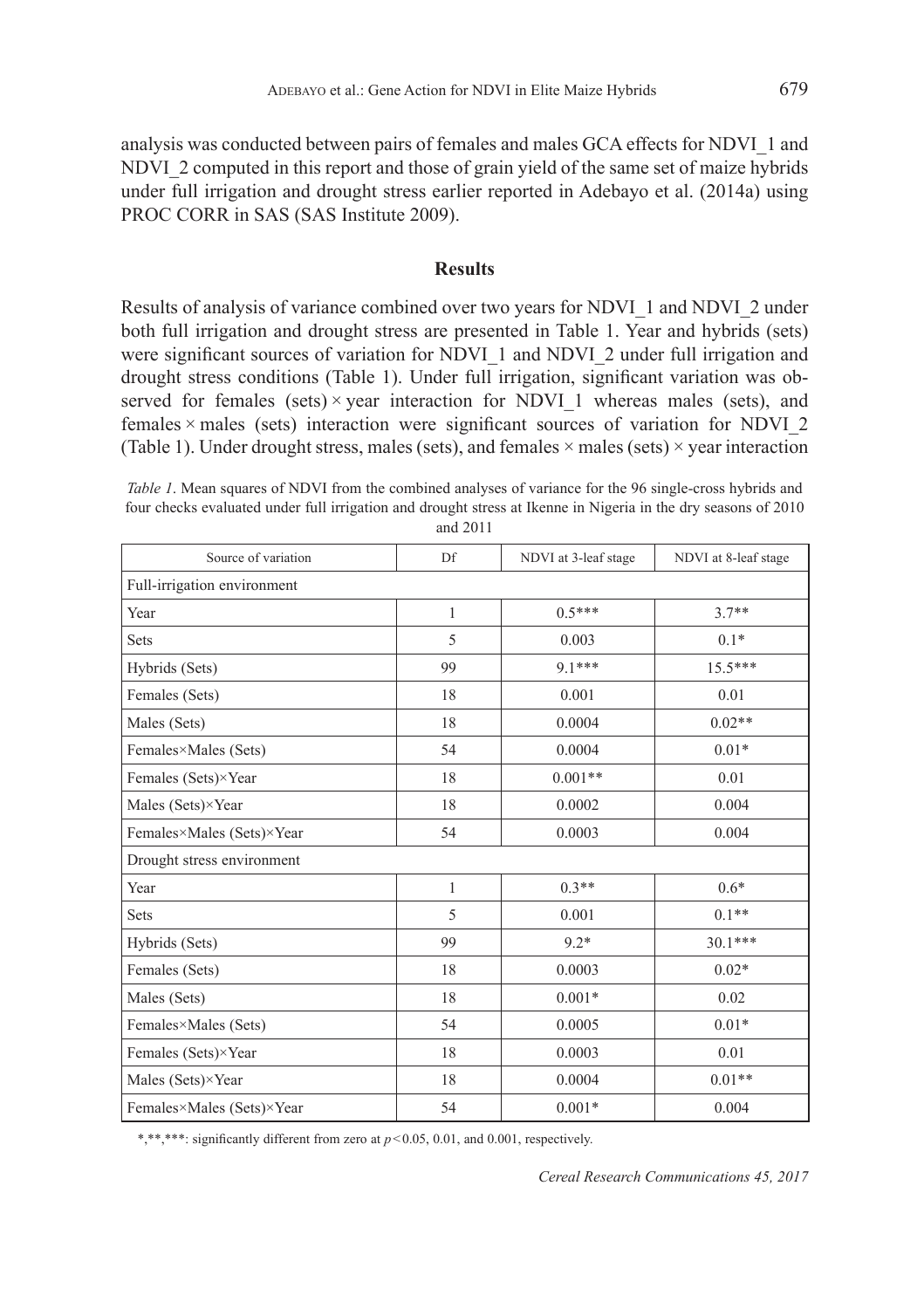differed significantly for NDVI\_1 whereas females (sets), females  $\times$  males (sets), and males (sets) $\times$ *year interaction exhibited significant differences for NDVI* 2 (Table 1). Results of partitioning hybrid sum of squares for grain yield in a previous study (Adebayo et al. 2014a) and for NDVI\_1 and NDVI\_2 in the present study revealed that the GCA sum of squares for females accounted for a greater proportion of the total variation than the GCA sum of squares for males in grain yield and NDVI\_1. However, the GCA sum of squares for males were greater than the GCA sum of squares for females in NDVI\_2 (Fig. 1). Overall, both GCA and SCA accounted for 50% of the total variation in NDVI\_1 whereas GCA accounted for 53 and 67% of the total variations in NDVI 2 and grain yield, respectively, indicating that the GCA:SCA ratio was 1.0 for NDVI\_1 but greater than unity for grain yield and NDVI\_2 (Fig. 1).

Under full irrigation, one inbred line from CIMMYT (EXL06) and three IITA (ADL38, ADL41 and ADL47) lines had positive and significant GCA effects for NDVI\_1 when used in crosses as female parents whereas four CIMMYT (EXL02, EXL03, EXL16 and EXL17) and one IITA (ADL41) lines had positive and significant GCA effects for NDVI\_1 when used in crosses as male parents (Table 2). For NDVI\_2, seven CIMMYT and two IITA (ADL41 and ADL47) inbred lines had positive and significant GCA effects when used in crosses as males whereas one CIMMYT (EXL06) and five IITA lines had positive and significant GCA effects when used in crosses as females (Table 2). Only one CIMMYT (EXL06) and two IITA (ADL41 and ADL47) lines had significant GCA effects for both NDVI\_1 and NDVI\_2 when used as female parents. Also, three CIMMYT (EXL02, EXL03 and EXL17) and one IITA (ADL41) lines had significant GCA effects for both NDVI\_1 and NDVI\_2 when used as male parents (Table 2). Similar results were



*Figure 1*. Contributions of females GCA, males GCA, and SCA to the sums of squares for grain yield  $(GY \in \text{kg ha}^{-1})$ , and NDVI measured at 3- and 8-leaf growth stages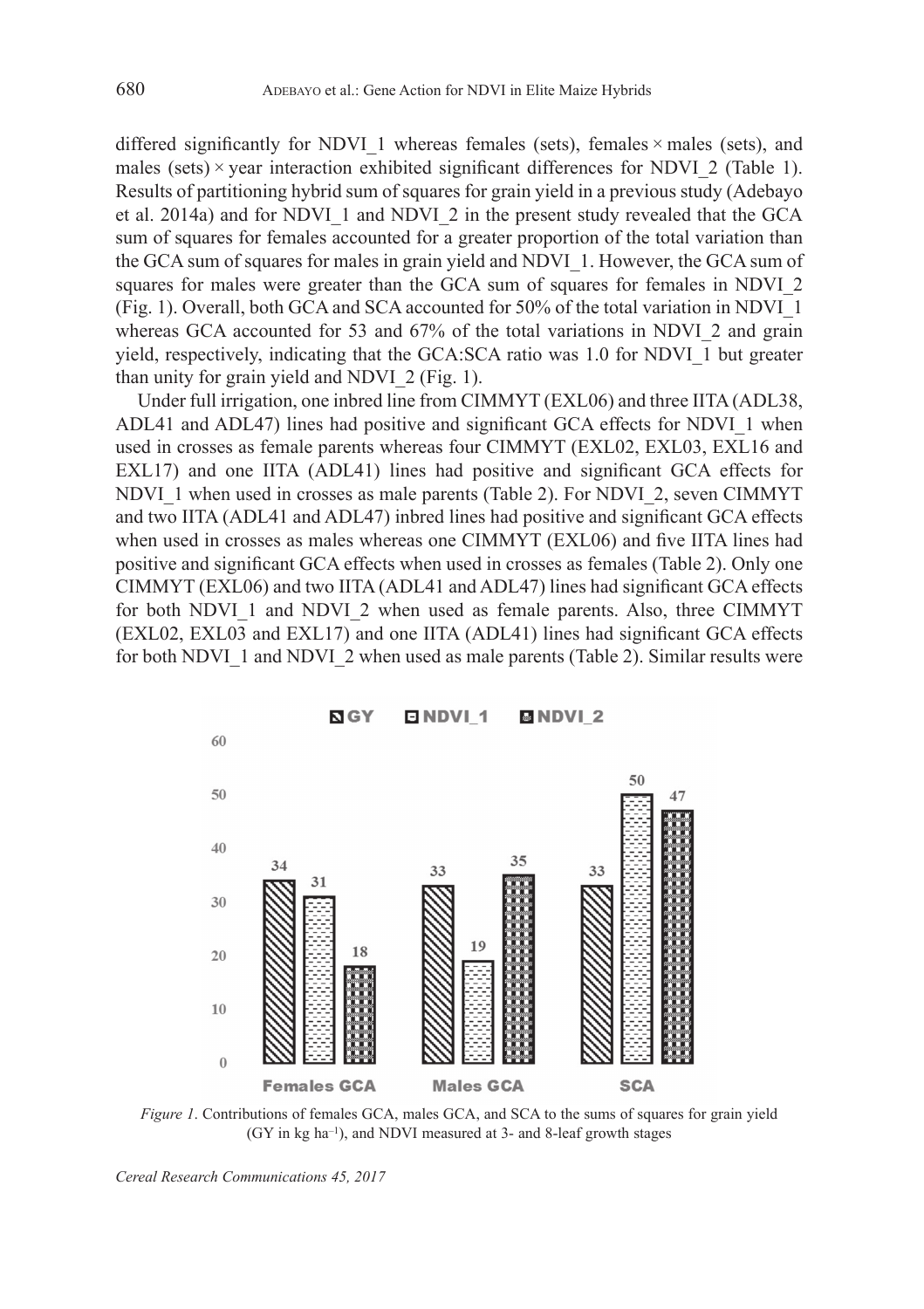| ï<br>$\ddot{\phantom{0}}$<br>š | $\frac{1}{2}$<br>:<br>i<br>⋾<br>֦<br>נ<br>ל |
|--------------------------------|---------------------------------------------|
|                                |                                             |
| i<br>i<br>į<br>ļ<br>j<br>Iable | j<br>y<br>ì                                 |

| Males GCA<br>0.0095<br>$0.028*$<br>$0.030*$<br>$-0.029$<br>$-0.048$<br>$-0.015$<br>$-0.018$<br>$-0.017$<br>$0.045*$<br>$-0.103$<br>$-0.008$<br>$0.019*$<br>$0.052*$<br>$0.038*$<br>$0.075*$<br>$0.025*$<br>$-0.023$<br>$-0.031$<br>$-0.04$<br>$-0.03$<br>0.018<br>0.023<br>0.002<br>0.004<br>0.004<br>NDVI <sub>2</sub><br>Females GCA<br>$-0.016$<br>$-0.019$<br>0.0095<br>$0.022*$<br>$-0.062$<br>$-0.058$<br>$-0.017$<br>$0.040*$<br>$0.071*$<br>$-0.028$<br>$-0.033$<br>$-0.036$<br>$-0.008$<br>$-0.023$<br>$-0.026$<br>$0.060*$<br>$0.049*$<br>$-0.023$<br>$0.049*$<br>$0.023*$<br>$0.028*$<br>$0.028*$<br>$-0.03$<br>0.006<br>0.004<br>Males GCA<br>$0.010*$<br>$-0.008$<br>$-0.002$<br>$-0.004$<br>$-0.008$<br>$-0.015$<br>0.0032<br>$-0.003$<br>$-0.008$<br>$-0.002$<br>$0.014*$<br>$0.010*$<br>$-0.008$<br>$-0.007$<br>$-0.001$<br>$0.009*$<br>$0.007*$<br>0.006<br>$-0.001$<br>0.004<br>0.003<br>0.001<br>0.001<br>0.001<br>0.004<br>NDVI 1'<br>Females GCA<br>0.0032<br>$-0.008$<br>$-0.008$<br>$-0.005$<br>$-0.002$<br>$-0.004$<br>$-0.002$<br>$-0.004$<br>$-0.004$<br>0.0003<br>$0.007*$<br>$0.010*$<br>$-0.001$<br>$-0.003$<br>0.006<br>0.004<br>0.002<br>0.003<br>0.003<br>0.003<br>0.004<br>0.004<br>0.001<br>0.001<br>0.001<br>Males GCA<br>$-0.018$<br>$-0.019$<br>$-0.078$<br>$-0.019$<br>$0.053*$<br>$0.043*$<br>$0.026*$<br>$-0.043$<br>$-0.022$<br>$-0.052$<br>$-0.017$<br>$-0.028$<br>$0.034*$<br>$0.034*$<br>$-0.016$<br>$0.024*$<br>$-0.007$<br>$0.048*$<br>$0.044*$<br>$0.019*$<br>0.009<br>$-0.04$<br>0.011<br>0.011<br>$0.01\,$<br>NDVI <sub>2</sub><br>$-0.008$<br>$-0.026$<br>$-0.019$<br>$-0.018$<br>$-0.046$<br>$-0.007$<br>$-0.028$<br>$0.021*$<br>$0.023*$<br>$-0.048$<br>$-0.012$<br>$0.026*$<br>$0.080*$<br>$0.060*$<br>$-0.002$<br>$-0.045$<br>$0.023*$<br>$-0.027$<br>0.009<br>0.012<br>0.012<br>0.005<br>0.003<br>0.012<br>$0.004$ |                          | Full irrigation |             |  | Drought stress |  |
|---------------------------------------------------------------------------------------------------------------------------------------------------------------------------------------------------------------------------------------------------------------------------------------------------------------------------------------------------------------------------------------------------------------------------------------------------------------------------------------------------------------------------------------------------------------------------------------------------------------------------------------------------------------------------------------------------------------------------------------------------------------------------------------------------------------------------------------------------------------------------------------------------------------------------------------------------------------------------------------------------------------------------------------------------------------------------------------------------------------------------------------------------------------------------------------------------------------------------------------------------------------------------------------------------------------------------------------------------------------------------------------------------------------------------------------------------------------------------------------------------------------------------------------------------------------------------------------------------------------------------------------------------------------------------------------------------------------------------------------------------------------------------------------------------------------------------------------------------------------------------|--------------------------|-----------------|-------------|--|----------------|--|
|                                                                                                                                                                                                                                                                                                                                                                                                                                                                                                                                                                                                                                                                                                                                                                                                                                                                                                                                                                                                                                                                                                                                                                                                                                                                                                                                                                                                                                                                                                                                                                                                                                                                                                                                                                                                                                                                           | T LACIN                  |                 |             |  |                |  |
|                                                                                                                                                                                                                                                                                                                                                                                                                                                                                                                                                                                                                                                                                                                                                                                                                                                                                                                                                                                                                                                                                                                                                                                                                                                                                                                                                                                                                                                                                                                                                                                                                                                                                                                                                                                                                                                                           | Males GCA<br>Females GCA |                 | Females GCA |  |                |  |
|                                                                                                                                                                                                                                                                                                                                                                                                                                                                                                                                                                                                                                                                                                                                                                                                                                                                                                                                                                                                                                                                                                                                                                                                                                                                                                                                                                                                                                                                                                                                                                                                                                                                                                                                                                                                                                                                           | $-0.001$<br>$-0.005$     |                 |             |  |                |  |
|                                                                                                                                                                                                                                                                                                                                                                                                                                                                                                                                                                                                                                                                                                                                                                                                                                                                                                                                                                                                                                                                                                                                                                                                                                                                                                                                                                                                                                                                                                                                                                                                                                                                                                                                                                                                                                                                           | $-0.003$<br>$-0.002$     |                 |             |  |                |  |
|                                                                                                                                                                                                                                                                                                                                                                                                                                                                                                                                                                                                                                                                                                                                                                                                                                                                                                                                                                                                                                                                                                                                                                                                                                                                                                                                                                                                                                                                                                                                                                                                                                                                                                                                                                                                                                                                           | $-0.003$<br>$-0.006$     |                 |             |  |                |  |
|                                                                                                                                                                                                                                                                                                                                                                                                                                                                                                                                                                                                                                                                                                                                                                                                                                                                                                                                                                                                                                                                                                                                                                                                                                                                                                                                                                                                                                                                                                                                                                                                                                                                                                                                                                                                                                                                           | 0.005<br>0.002           |                 |             |  |                |  |
|                                                                                                                                                                                                                                                                                                                                                                                                                                                                                                                                                                                                                                                                                                                                                                                                                                                                                                                                                                                                                                                                                                                                                                                                                                                                                                                                                                                                                                                                                                                                                                                                                                                                                                                                                                                                                                                                           | $-0.002$<br>$-0.006$     |                 |             |  |                |  |
|                                                                                                                                                                                                                                                                                                                                                                                                                                                                                                                                                                                                                                                                                                                                                                                                                                                                                                                                                                                                                                                                                                                                                                                                                                                                                                                                                                                                                                                                                                                                                                                                                                                                                                                                                                                                                                                                           | 0.004<br>$-0.001$        |                 |             |  |                |  |
|                                                                                                                                                                                                                                                                                                                                                                                                                                                                                                                                                                                                                                                                                                                                                                                                                                                                                                                                                                                                                                                                                                                                                                                                                                                                                                                                                                                                                                                                                                                                                                                                                                                                                                                                                                                                                                                                           | $0.006*$<br>$0.002$      |                 |             |  |                |  |
|                                                                                                                                                                                                                                                                                                                                                                                                                                                                                                                                                                                                                                                                                                                                                                                                                                                                                                                                                                                                                                                                                                                                                                                                                                                                                                                                                                                                                                                                                                                                                                                                                                                                                                                                                                                                                                                                           | $0.011*$<br>0.002        |                 |             |  |                |  |
|                                                                                                                                                                                                                                                                                                                                                                                                                                                                                                                                                                                                                                                                                                                                                                                                                                                                                                                                                                                                                                                                                                                                                                                                                                                                                                                                                                                                                                                                                                                                                                                                                                                                                                                                                                                                                                                                           | $0.006*$<br>0.002        |                 |             |  |                |  |
|                                                                                                                                                                                                                                                                                                                                                                                                                                                                                                                                                                                                                                                                                                                                                                                                                                                                                                                                                                                                                                                                                                                                                                                                                                                                                                                                                                                                                                                                                                                                                                                                                                                                                                                                                                                                                                                                           | $0.008*$<br>0.003        |                 |             |  |                |  |
|                                                                                                                                                                                                                                                                                                                                                                                                                                                                                                                                                                                                                                                                                                                                                                                                                                                                                                                                                                                                                                                                                                                                                                                                                                                                                                                                                                                                                                                                                                                                                                                                                                                                                                                                                                                                                                                                           | 0.005<br>$0.009*$        |                 |             |  |                |  |
|                                                                                                                                                                                                                                                                                                                                                                                                                                                                                                                                                                                                                                                                                                                                                                                                                                                                                                                                                                                                                                                                                                                                                                                                                                                                                                                                                                                                                                                                                                                                                                                                                                                                                                                                                                                                                                                                           | $-0.004$<br>$-0.007$     |                 |             |  |                |  |
|                                                                                                                                                                                                                                                                                                                                                                                                                                                                                                                                                                                                                                                                                                                                                                                                                                                                                                                                                                                                                                                                                                                                                                                                                                                                                                                                                                                                                                                                                                                                                                                                                                                                                                                                                                                                                                                                           | $-0.007$<br>$-0.011$     |                 |             |  |                |  |
|                                                                                                                                                                                                                                                                                                                                                                                                                                                                                                                                                                                                                                                                                                                                                                                                                                                                                                                                                                                                                                                                                                                                                                                                                                                                                                                                                                                                                                                                                                                                                                                                                                                                                                                                                                                                                                                                           | $-0.003$<br>$-0.007$     |                 |             |  |                |  |
|                                                                                                                                                                                                                                                                                                                                                                                                                                                                                                                                                                                                                                                                                                                                                                                                                                                                                                                                                                                                                                                                                                                                                                                                                                                                                                                                                                                                                                                                                                                                                                                                                                                                                                                                                                                                                                                                           | $-0.001$<br>$-0.007$     |                 |             |  |                |  |
|                                                                                                                                                                                                                                                                                                                                                                                                                                                                                                                                                                                                                                                                                                                                                                                                                                                                                                                                                                                                                                                                                                                                                                                                                                                                                                                                                                                                                                                                                                                                                                                                                                                                                                                                                                                                                                                                           | 0.001<br>$-0.003$        |                 |             |  |                |  |
|                                                                                                                                                                                                                                                                                                                                                                                                                                                                                                                                                                                                                                                                                                                                                                                                                                                                                                                                                                                                                                                                                                                                                                                                                                                                                                                                                                                                                                                                                                                                                                                                                                                                                                                                                                                                                                                                           | $-0.003$<br>0.0002       |                 |             |  |                |  |
|                                                                                                                                                                                                                                                                                                                                                                                                                                                                                                                                                                                                                                                                                                                                                                                                                                                                                                                                                                                                                                                                                                                                                                                                                                                                                                                                                                                                                                                                                                                                                                                                                                                                                                                                                                                                                                                                           | $-0.001$<br>0.003        |                 |             |  |                |  |
|                                                                                                                                                                                                                                                                                                                                                                                                                                                                                                                                                                                                                                                                                                                                                                                                                                                                                                                                                                                                                                                                                                                                                                                                                                                                                                                                                                                                                                                                                                                                                                                                                                                                                                                                                                                                                                                                           | $0.008*$<br>$0.007*$     |                 |             |  |                |  |
|                                                                                                                                                                                                                                                                                                                                                                                                                                                                                                                                                                                                                                                                                                                                                                                                                                                                                                                                                                                                                                                                                                                                                                                                                                                                                                                                                                                                                                                                                                                                                                                                                                                                                                                                                                                                                                                                           | 0.003<br>$0.008*$        |                 |             |  |                |  |
|                                                                                                                                                                                                                                                                                                                                                                                                                                                                                                                                                                                                                                                                                                                                                                                                                                                                                                                                                                                                                                                                                                                                                                                                                                                                                                                                                                                                                                                                                                                                                                                                                                                                                                                                                                                                                                                                           | $-0.011$<br>0.005        |                 |             |  |                |  |
|                                                                                                                                                                                                                                                                                                                                                                                                                                                                                                                                                                                                                                                                                                                                                                                                                                                                                                                                                                                                                                                                                                                                                                                                                                                                                                                                                                                                                                                                                                                                                                                                                                                                                                                                                                                                                                                                           | $-0.011$<br>$0.001\,$    |                 |             |  |                |  |
|                                                                                                                                                                                                                                                                                                                                                                                                                                                                                                                                                                                                                                                                                                                                                                                                                                                                                                                                                                                                                                                                                                                                                                                                                                                                                                                                                                                                                                                                                                                                                                                                                                                                                                                                                                                                                                                                           | $-0.003$<br>0.002        |                 |             |  |                |  |
|                                                                                                                                                                                                                                                                                                                                                                                                                                                                                                                                                                                                                                                                                                                                                                                                                                                                                                                                                                                                                                                                                                                                                                                                                                                                                                                                                                                                                                                                                                                                                                                                                                                                                                                                                                                                                                                                           | $-0.001$<br>$0.007*$     |                 |             |  |                |  |
|                                                                                                                                                                                                                                                                                                                                                                                                                                                                                                                                                                                                                                                                                                                                                                                                                                                                                                                                                                                                                                                                                                                                                                                                                                                                                                                                                                                                                                                                                                                                                                                                                                                                                                                                                                                                                                                                           | 0.003<br>0.003           |                 |             |  |                |  |

**EXL** represents inheed line developed at CIMMYT, ADL represent inheed line developed at IITA.<br>NDVI\_I = NDVI measured at 3-leaf growth stage, NDVI\_2 = NDVI measured at 8-leaf growth stage. \*: significant effect at  $p<0.05$ NDVI\_1 = NDVI measured at 3-leaf growth stage, NDVI\_2 = NDVI measured at 8-leaf growth stage.  $*$ : significant effect at  $p < 0.05$ . §EXL represents inbred line developed at CIMMYT, ADL represent inbred line developed at IITA.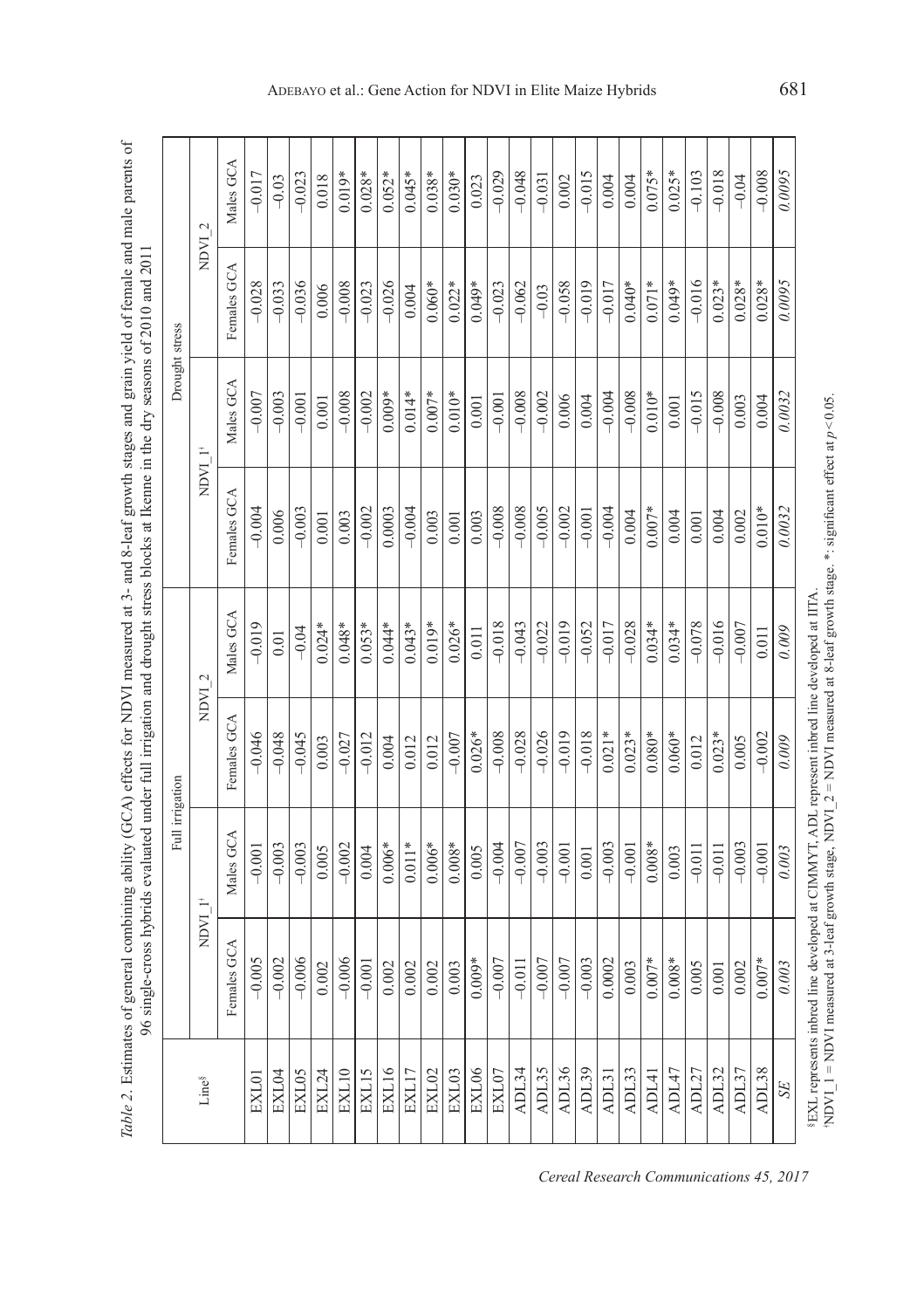|                   |         | Grain yield |                 |                |           |
|-------------------|---------|-------------|-----------------|----------------|-----------|
|                   |         |             | Full irrigation | Drought stress |           |
|                   |         | Females     | Males           | Females        | Males     |
| NDVI <sub>1</sub> | Females | $0.635**$   | 0.246           | 0.383          | $-0.024$  |
|                   | Males   | 0.111       | $0.644**$       | 0.264          | $0.409*$  |
| $NDVI_2$          | Females | $0.715***$  | 0.129           | $0.625**$      | $0.625**$ |
|                   | Males   | 0.278       | $0.775***$      | $0.528**$      | $0.626**$ |

*Table 3*. Pearson's correlation analysis involving GCA effects for NDVI measured at 3- and 8-leaf growth stages and grain yield of female and male parents of 96 single-cross hybrids evaluated under full irrigation and drought stress conditions in the dry seasons of 2010 and 2011 in Nigeria

\*, \*\*, \*\*\*Correlation coefficient (*r*) significantly different from zero at  $p<0.05, 0.01$ , and 0.0001, respectively. NDVI\_1 and NDVI\_2 = NDVI measured at 3- and 8-leaf growth stages, respectively.

recorded under drought stress. Amongst the 24 parents, two CIMMYT (EXL02 and EXL06) and two IITA (ADL41 and ADL47) lines had significant GCA effects for NDVI\_1 and NDVI\_2 when used in crosses as either males or females, or both parents under full irrigation and drought stress conditions. The four inbred lines produced above 1,000 kg ha<sup>-1</sup> grain yield under full irrigation (data not shown).

Pearson's correlation analysis revealed significant relationships between grain yield and each of NDVI\_2 (*r* = 0.64, *p* < 0.0001) and NDVI\_1 (*r* = 0.43, *p* < 0.0001) under full irrigation. Grain yield had weaker correlations with NDVI 2 ( $r$  = 0.51,  $p$  < 0.0001) and NDVI 1 ( $r = 0.25$ ,  $p \le 0.05$ ) under drought stress. Correlation of the general combining ability effects of female and male parents for grain yield and NDVI revealed that female GCA effects for NDVI\_2 was correlated  $(r = 0.72, p < 0.0001)$  with female GCA effects for grain yield and the male GCA effects for NDVI<sub>\_2</sub> was also correlated  $(r = 0.78,$  $p$ <sup> $\leq$ </sup> $0.0001$ ) with male GCA effects for grain yield under full irrigation. Similarly, the female and male GCA effects for NDVI\_2 were correlated  $(r = 0.63, p < 0.01)$  with female and male GCA effects for NDVI\_2 under drought stress (Table 3). Significant correlations were also recorded between female GCA effects for NDVI\_2 and male GCA effects for grain yield, and vice versa, under drought stress only (Table 3).

#### **Discussion**

#### *Combined analyses of variance and estimation of genetic parameters for NDVI*

Normalized difference vegetation index (NDVI) has been used extensively as a proxy trait for assessing live green biomass during vegetative stage in a non-destructive way and as a potentially useful secondary trait in maize breeding (Teal et al. 2006; Marti et al. 2007; Inman et al. 2008; Araus et al. 2010; Lu et al. 2012). Understanding the gene action controlling the NDVI is important for achieving significant advances in biomass accumulation in hybrid maize. Equal contribution of GCA and SCA effects to the observed vari-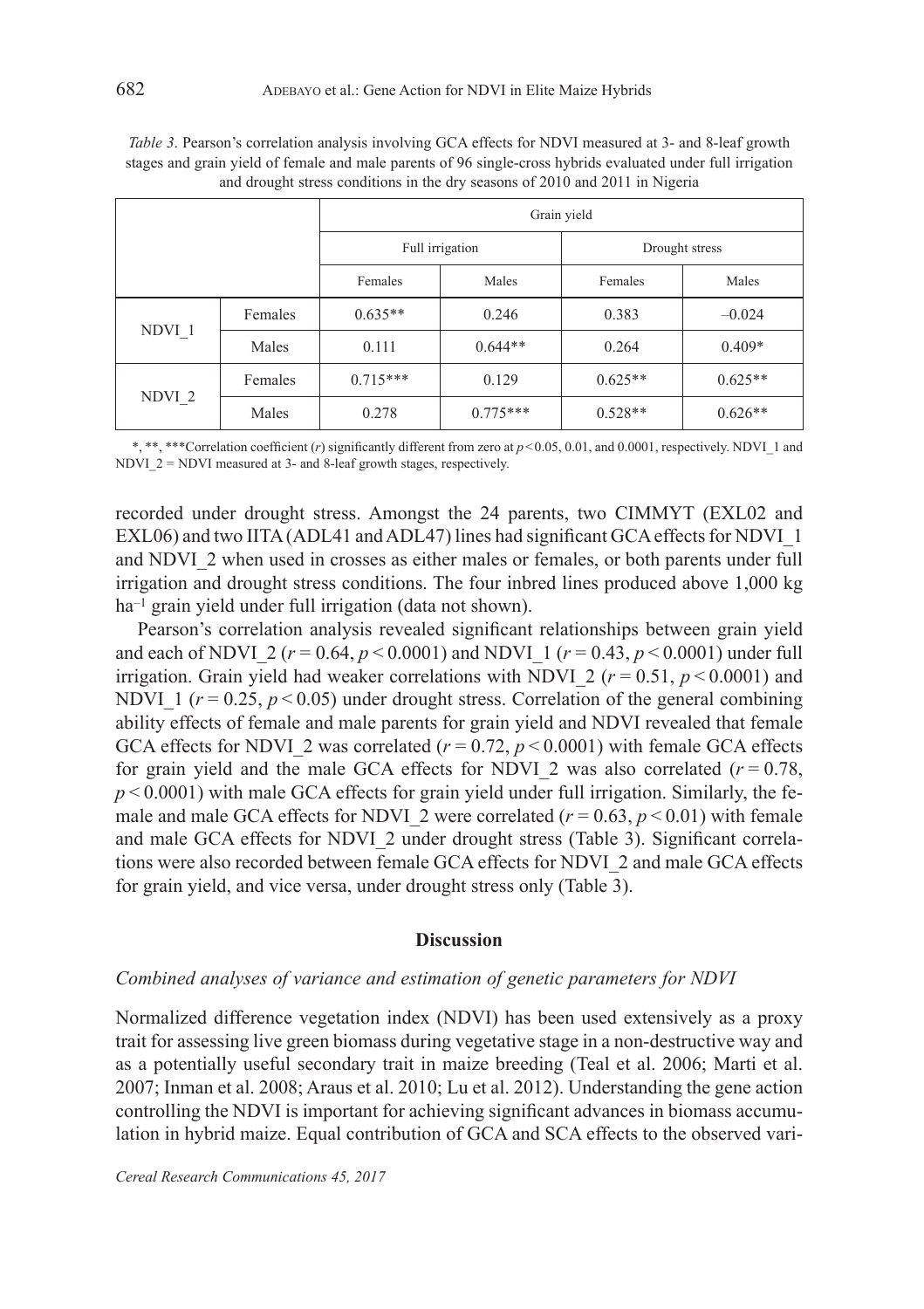ation in NDVI at the 3-leaf growth stage under full irrigation in this study suggests that the mode of inheritance of this trait could be both additive and non-additive. As the hybrids progressed to the 8-leaf growth stage, additive genetic effects became more prominent than non-additive genetic effects for NDVI, suggesting that genes with additive effects played a greater role in the inheritance of NDVI at this stage. Additive gene action has been reported to be more preponderant than non-additive gene action in the inheritance of other important agronomic traits such as plant height, days to silking, number of ears per plant, plant and ear aspects, and grain yield in maize (Derera et al. 2008; Dhliwayo et al. 2009; Adebayo et al. 2014a). The two CIMMYT (EXL06 and EXL16) and two IITA (ADL41 and ADL47) inbred lines that had positive and significant GCA effects for NDVI under full irrigation alongside two other CIMMYT (EXL02 and EXL03) lines under drought stress can be used as sources of useful genes with additive effects for developing new populations to extract more productive inbred lines with improved biomass production. The significant SCA effects for NDVI and its sizeable contribution to total sums of squares indicate that genes with non-additive effects could also play a prominent role in the inheritance of the trait, making identification of hybrids with high biomass accumulation at vegetative stage feasible. The absence of significant females $\times$ *year*, males × year, and females × males × year interactions for NDVI at 8-leaf growth stage under full irrigation suggests that parental lines and hybrids with high green biomass accumulation were relatively consistent across years in this study. Contrasting reports were given in earlier studies about the effects of two- and three-way interactions on important agronomic traits (Meseka et al. 2006; Derera et al. 2008) suggesting that observed responses are definite properties of individual germplasms.

## *Correlations of grain yield and NDVI, and their genetic components*

In agreement with previous workers (Teal et al. 2006; Adebayo et al. 2014b), we found a significant correlation between NDVI and grain yield. However, the relationship was stronger under full irrigation than under drought stress, corroborating earlier findings by Adebayo et al. (2014b). This suggests that NDVI is more predictive of grain yield in maize under optimal or full irrigation conditions. Hence, efficient management of water resources for irrigation purposes in drought-prone agro-ecologies is imperative for sustainable global agricultural development (Valipour 2013a, b, c, 2016; Zhao et al. 2015). Maximum biomass accumulated at a later stage of development in cereals has been linked to improved biomass at early stage of development (Cabrera-Bosquet et al. 2011). It thus appears that maize hybrids that accumulate more shoot biomass at the seedling stage have the propensity of producing high grain yield at harvest. This is partly because NDVI has been associated with leaf area which is a functional part of photosynthesis that contributes to final grain yield in maize (Lu et al. 2012). The strong associations observed between GCA effects for both parents for grain yield and the GCA effects for both parents for NDVI particularly at 8-leaf stage under both irrigation regimes suggest that additive genes play significant roles in high biomass accumulation at the seedling stage and grain yield productivity in maize. The corresponding relationship of female to female GCA ef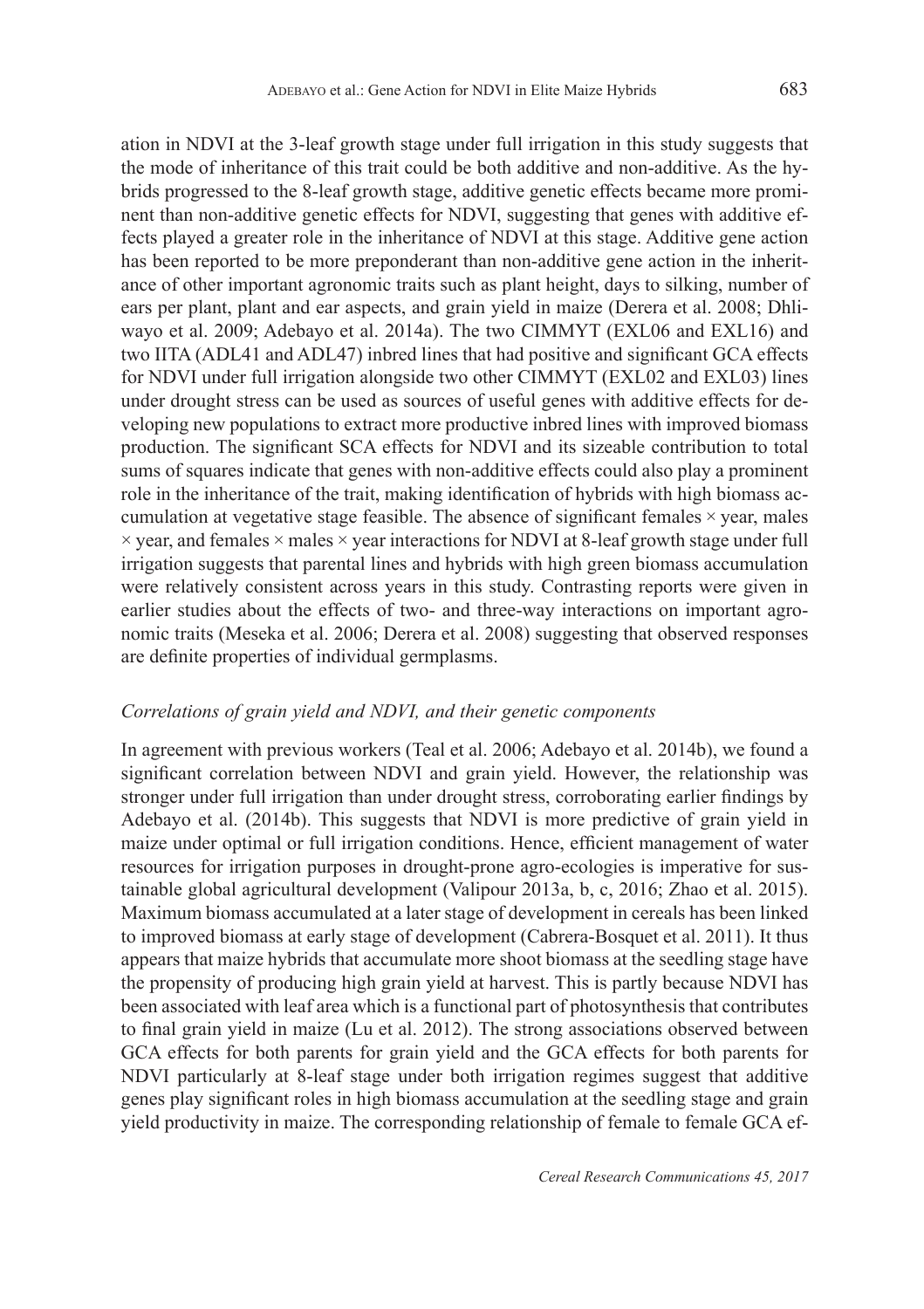fects on the one hand, and male to male GCA effects on the other, between grain yield and NDVI may also suggest the need for selecting suitable inbred lines as female and male parents for developing productive hybrids.

It should be noted that the differences in ANOVA results of NDVI under full irrigation and drought stress conditions in this study are principally caused by variation in the prevailing edaphic factors in the two blocks rather than the effects due to simulated drought stress. This is because the NDVI readings were taken in the two blocks – full irrigation and drought stress – before the simulation of drought stress. However, the stronger correlation observed between grain yield recorded under full irrigation vis-à-vis the grain yield recorded under simulated drought stress at harvest and NDVI recorded at seedling stages supported earlier reports that NDVI is more predictive of grain yield under optimum growing conditions (Adebayo et al. 2014b). Maize inbred lines with high and significant additive genetic effects for NDVI can be selected in breeding programs to develop source populations for high NDVI. Also, the high yield potential of these inbred lines suggests that they could be suitable parents for developing hybrids in breeding populations. The mode of inheritance of live green biomass at the early seedling stage of maize hybrids observed in the present study provides an indication of the possibility of rapid screening of a large number of maize genotypes to make rapid gain in hybrid maize breeding.

#### **References**

- Adebayo, M.A., Menkir, A., Blay, E., Gracen, V., Danquah, E., Hearne, S. 2014a. Genetic analysis of drought tolerance in adapted×exotic crosses of maize inbred lines under managed stress conditions. Euphytica **196**:261–270.
- Adebayo, M.A., Menkir, A., Hearne, S. 2014b. Relationships between normalized difference vegetation index (NDVI) and other traits of tropical testcross maize (*Zea mays* L.) hybrids under drought and well-watered conditions. J. Appl. Agric. Res. **6**:173–180.
- Adebayo, M.A., Menkir, A., Malaku, G., Blay, E., Gracen, V., Danquah, E., Ladejobi, O. 2015. Diversity assessment of drought tolerant exotic and adapted maize inbred lines with microsatellite markers. J. Crop Sci. Biotech. **18**:147–154.
- Aparicio, N., Villegas, D., Casadesus, J., Araus, J.L., Royo, C. 2000. Spectral vegetation indices as nondestructive tools for determining durum wheat yield. Agron. J. **92**:83–91
- Araus, J.L., Casadesús, J., Bort, J. 2001. Recent tools for the screening of physiological traits determining yield. In: Reynolds, M.P., Ortiz-Monasterio, J.I., McNab, A. (eds), Application of Physiolograin Yield in Wheat Breeding. CIMMYT. Mexico. pp. 59–77.
- Araus, J.L., Sanchez, C., Cabrera-Bosquet, L. 2010. Is heterosis in maize mediated through better water use? New Phytologist **187**:392–406.
- Barker, D.W., Sawyer, J.E. 2010. Using active canopy sensors to quantify corn nitrogen stress and nitrogen application rate. Agron. J. **102**:964–971.
- Bastidas, A.D., Barahona, R.R., Cerón-Muñoz, M. 2016. Variation in the normalized difference vegetation index (NDVI) in dairy farms in northern Antioquia. Livestock Research for Rural Development. LRDR Newsletter **28**(3) http://www.lrrd.org/lrrd28/3/bast28043.html
- Cabrera-Bosquet, L, Molero, G., Stellacci, A.M., Bort, J., Nogués, S., Araus, J.L, Cabrera-Bosquet, L., Molero, G., Stellacci, A.M., Bort, J., Nogués, S., Araus, J.L. 2011. NDVI as a potential tool for predicting biomass, plant nitrogen content and growth in heat genotypes subjected to different water and nitrogen conditions. Cereal Res. Commun. **39**:147–159.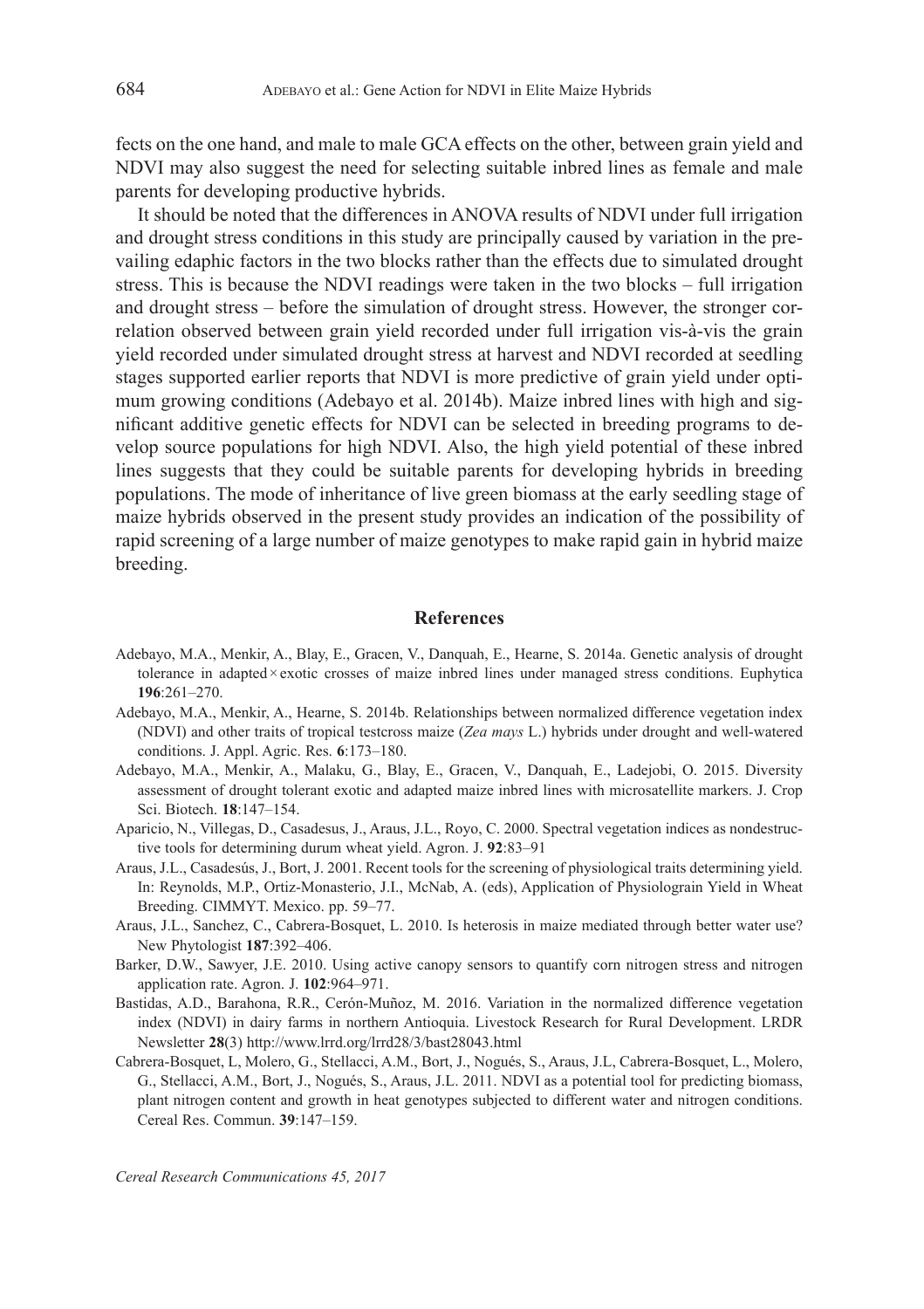- Comstock, R.E., Robinson, H.F. 1948. The components of genetic variance in population of biparental progenies and their use in estimating the average degree of dominance. Biometrics **4**:254–266.
- Deering, D.W. 1978. Rangeland reflectance characteristics measured by aircraft and spacecraft sensors. Ph.D. diss. Texas A&M Univ., College Station, USA.
- Derera, J., Tongoona, P., Vivek, B.S., Laing, M.D. 2008. Gene action controlling grain yield and secondary traits in southern African maize hybrids under drought and non-drought environments. Euphytica **162**:411– 422.
- Dhliwayo, T., Pixley, K., Menkir, A., Warburton, M. 2009. Combining ability, genetic distances, and heterosis among elite CIMMYT and IITA tropical maize inbred lines. Crop Sci. **49**:1201–1210.
- Edmeades, G.O., Bänziger, M., Chapman, S.C., Ribaut, J.M., Bolaños, J. 1995. Recent advances in breeding for drought tolerance in maize. In: Badu-Apraku, B. (ed.), Contributing to Food Self-sufficiency: Maize Research and Development in West and Central Africa. Proc. of a Regional Maize Workshop, 28 May–2 June 1995. IITA. Ibadan, Nigeria. pp. 24–41
- El-Hendawy, S., Al-Suhaibani, N., Salem, A.E., Ur Rehman, S., Schmidhalter, U. 2015. Spectral reflectance indices as a rapid and nondestructive phenotyping tool for estimating different morphophysiological traits of contrasting spring wheat germplasms under arid conditions. Turkish J. of Agric. and Forestry **39**:1–16.
- Elliott, G.A., Regan, K.L. 1993. Use of reflectance measurements to estimate early cereal biomass production on sandplain soils. Austr. J. Exp. Agric. **33**:179–183.
- Gizaw, S.A., Garland-Campbell, K., Cartera, A.H. 2016a. Use of spectral reflectance for indirect selection of yield potential and stability in Pacific Northwest winter wheat. Field Crops Res. **196**:199–206.
- Gizaw, S.A., Garland-Campbell, K., Cartera, A.H. 2016b. Evaluation of agronomic traits and spectral reflectance in Pacific Northwest winter wheat under rain-fed and irrigated conditions. Field Crops Res. **196**:168– 179.
- Hallauer, A.R., Miranda-Fo, J.B. 1988. Quantitative Genetics in Maize Breeding. 2nd edn. Iowa State University Press. Ames, IO, USA.
- Inman, D., Khosla, R.., Reich, R.M., Westfall, D.G. 2008. Normalized difference vegetation index and soil color-based management zones in irrigated maize. Agron. J. **100**: 60–66.
- Kempthorne, O. 1957. An Introduction to Genetic Statistics. John Wiley and Sons, Inc. New York, USA.
- Koller, M., Upadhyaya, S.K. 2005. Relationships between modifies normalized vegetation index and leaf area index for processing tomato. Appl. Engin. in Agric. **21**:927–933.
- Kumar, S., Roder, M.S., Singh, R.P., Kumar, S., Chand, R., Joshi, A.K., Kumar, U. 2016. Mapping of spot blotch disease resistance using NDVI as a substitute to visual observation in wheat (*Triticum aestivum* L.). Mol. Breed. **36**:95.
- Liu, K., Li, Y., Hu, H., Zhou, L., Xiao, X., Yu, P. 2015. Estimating rice yield based on normalized difference vegetation index at heading stage of different nitrogen application rates in southeast of China. J. of Environ. and Agric. Sci. **2**:13.
- Lofton, J., Tubana, B.S., Kanke, Y., Teboh, J., Viator, H., Dalen, M. 2012. Estimating sugarcane yield potential using an in-season determination of normalized difference vegetative index. Sensors **12**:7529–7547.
- Lopes, M.S., Reynolds, M.P. 2012. Stay-green in spring wheat can be determined by spectral reflectance measurements (normalized difference vegetation index) independently from phenolograin yield. J. Exp. Bot. **63**:3789 –3798.
- Lu, Y., Xu, J., Yuan, Z., Hao, Z., Xie, C., Li, X., Shah, T., Lan, H., Zhang, S., Rong, T., Xu, Y. 2012. Comparative LD mapping using single SNPs and haplotypes identifies QTL for plant height and biomass as secondary traits of drought tolerance in maize. Mol. Breed. **30**:407–418.
- Marti, J., Bort, J., Slafer, G.A., Araus, J.L. 2007. Can wheat yield be assessed by early measurements of NDVI? Ann. Appl. Biol. **150**:253–257.
- Meseka, S.K., Menkir, A., Ibrahim, A.E.S., Ajala, S.O. 2006. Genetic analysis of performance of maize inbred lines selected for tolerance to drought under low nitrogen. Maydica **51**:487–495.
- Morris, M.L., Risopoulos, J., Beck, D. 1999. Genetic changes in farmer-recycled maize seed; a review of the evidences. CIMMYT Economics Working Paper No. 99–07. CIMMYT. Mexico.